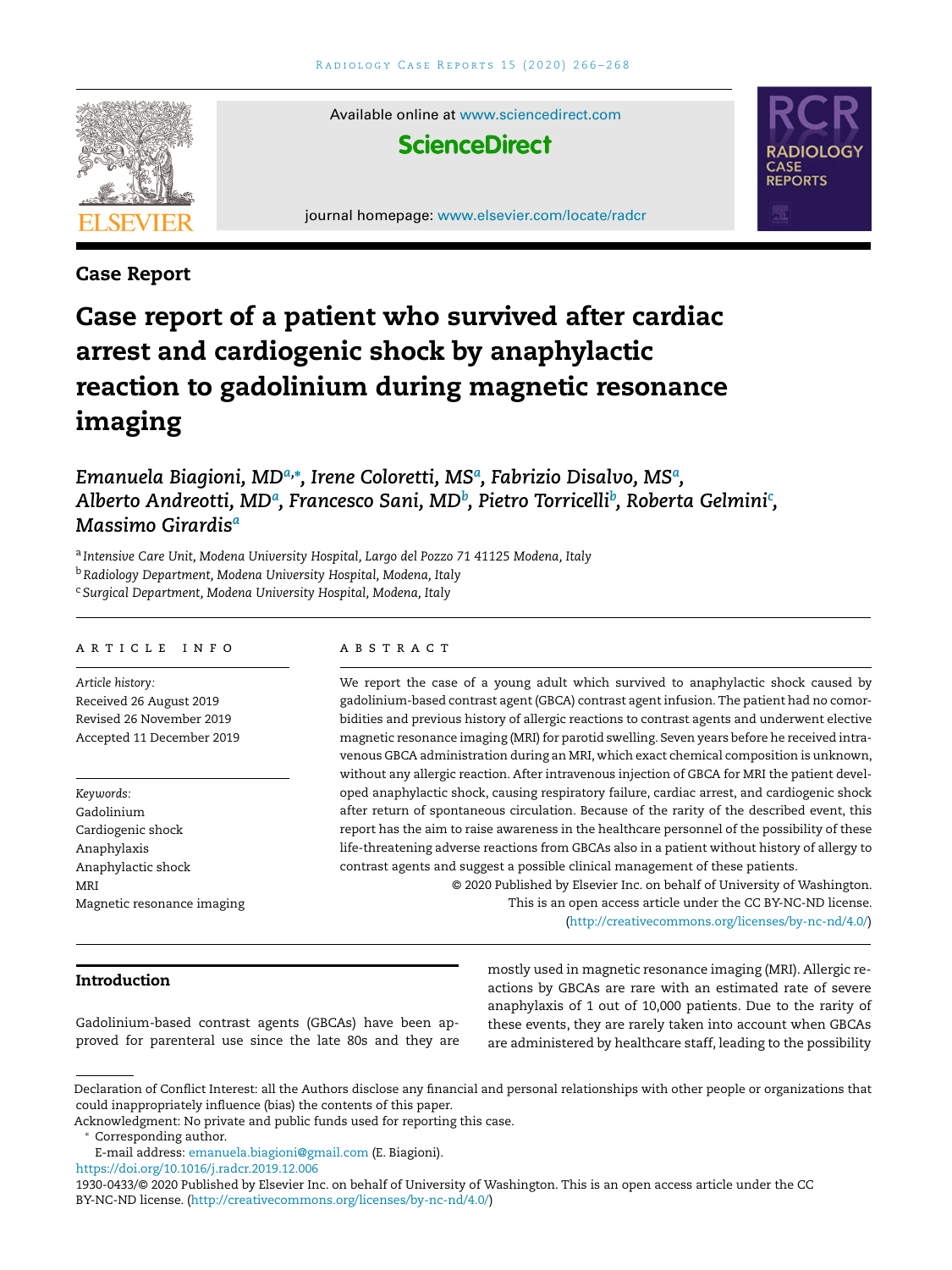of a delay both in the diagnosis and in the first-line treatment provided.

#### **Case report**

A 45-year-old Caucasian man without comorbidities and previous history of allergic reactions to medications or contrast agents, underwent MRI for parotid swelling. Seven years before, the patient underwent MRI including GBCA administration for suspected parotid neoplasia without any allergic reaction. Two minutes after the end of the intravenous administration of 0.2 mL/kg of Dotarem (active substance: gadoteric acid) with an infusion rate of 1.5 mL/sec, followed by 20 mL of cristalloids, the patient showed stinging cough, dyspnea, unleashed nausea, and desaturation. The MRI scanner was located within the hospital, so the hospital outreach team for emergencies was promptly alerted and arrived in the MRI rooms after 2 minutes: the patient was unconscious, apneic, in cardiac arrest with asystole. Advanced life support was immediately provided including intravenous administration of adrenaline (1 mg repeated every second loop during cardiopulmonary resuscitation (CPR), then 0.1 μg/kg/min in continuous infusion), massive fluid infusion (around 1.5 L in 10 minutes), glucocorticoids at high dosage (1 g of hydrocortisone during the arrest, followed by 60 mg every 6 hours in the next 24 hours), and endotracheal intubation despite severe glottic edema. A defibrillation rhythm was obtained after 8 minutes and a stable pulse after 18 minutes with multiple DC shocks and epinephrine continuous infusion. After intensive care unit admission, we started immediately with the brain protection protocol including deep sedation, maintaining of mean arterial pressure >80 mm Hg by epinephrine and scrupulous normothermia by external cooling. In the initial hours, patient developed tight bronchospasm and progressive diffuse urticaria that were managed with inhaled salbutamol, glucocorticoids, and H1 antihistamines. Four hours after admission, the persistence of low cardiac output  $(1.4 \text{ L/min/m}^2, \text{obtained}$ with transpulmonary thermodilution method), global akinesia, and ventricular left apoplexy by echocardiography, low progression of R wave from V1 to V3 and the elevated troponin I values, led us to perform coronary angiography for excluding a coexisting coronary disease. The angiography did not show any defect in coronary perfusion and, in the following hours, cardiac and respiratory failure progressively improved with rapid weaning of epinephrine. At 24 hours, the neurologic examination during the interruption of sedation showed no deficits with Glasgow Coma Scale 11/15 (intubated) and, thus, the patient was rapidly extubated. He was discharged 24 hours later from ICU and, finally, at home without any cardiac and neurological dysfunction 4 days after the event.

### **Discussion**

In the last decades, magnetic resonance contrast media have been recognized to have an excellent safety profile  $[1,2]$ . In fact, the rate of adverse reactions after injection of MRI contrast media is low, ranging between 0.07% and 0.8%, with an incidence of severe anaphylactoid reactions of around 1 out of 10,000 patients  $[1-9]$ . Although cases of severe immediate hypersensitivity reactions with cardiovascular and respiratory impairment have been reported [\[10,11\],](#page-2-0) the most common immediate hypersensitivity symptoms are mild pruritus and urticaria [\[5,9\].](#page-2-0) An article published in 2017 reported the case of a young healthy adult man dying after a severe immediate anaphylactic reaction to gadobutrol, a GBCA agent administered for elective MRI [\[12\].](#page-2-0) Reasons of death were brain swelling and hypoxia due to a prolonged state of cardiac arrest. In this case is interesting that the patient had undergone also contrast-enhanced CT previously without the occurrence of any adverse effects.

The role of immunoglobulin E–mediated reaction has been advocated in hypersensitivity reactions, with a risk increased up to 8 times and more severe responses at the second GBCAs use in patients with history of hypersensitivity [\[11,13\].](#page-2-0) Skin testing with different GBCAs after hypersensitivity reactions are suggested for identifying the best tolerated agent, but the true meaning of positive and negative results of the tests are still unclear [\[11\].](#page-2-0) Our patient received GBCA 7 year before, but he referred no specific reactions at that time.

Stress-related cardiomyopathy seems to play a pivotal role in severe myocardial dysfunction occurring during anaphylactic shock. Unfortunately, resuscitation maneuvers may further potentiate cardiac dysfunction because of sympathetic nervous system upregulation and increase of serum catecholamine concentrations. In fact, several studies suggest that an excessive  $\beta$ 1-adrenergic stimulation by epinephrine may induce left ventricular dysfunction. This may explain the profound and persistent myocardial dysfunction observed in our patient. Nevertheless, eco and electrocardiography findings combined to troponin values did not allow us to definitively rule out a coronary heart disease and, thus, we decided for angiography. In anaphylaxis, systemic vasodilatation, reduced venous return, and volume loss by increased vascular permeability may lead to low cardiac output and hypotension, which can induce coronary hypo-perfusion and myocardial damage, particularly in patients with preexisting coronary disease [\[14,15\].](#page-2-0)

We believe that is important to report this severe anaphylactic reaction by GBCA because of the rarity of the described events [\[16\].](#page-2-0) Despite occasional, healthcare personnel and patients should be aware of the possibility of life-threatening or fatal anaphylaxis from GBCAs also in a patient without history of allergy to contrast agents. In fact, in a recently published article, was suggested to maintain the intravenous catheter as long as needed to be sure the patient is not having any serious adverse reactions [\[17\].](#page-2-0) The report provides also useful information for the management of patients with persisting cardiogenic shock after anaphylaxis, particularly for the interpretation of echocardiography and electrocardiography signs and for the role and timing of coronary angiography in this setting.

#### **Supplementary materials**

Supplementary material associated with this article can be found, in the online version, at doi[:10.1016/j.radcr.2019.12.006.](https://doi.org/10.1016/j.radcr.2019.12.006)